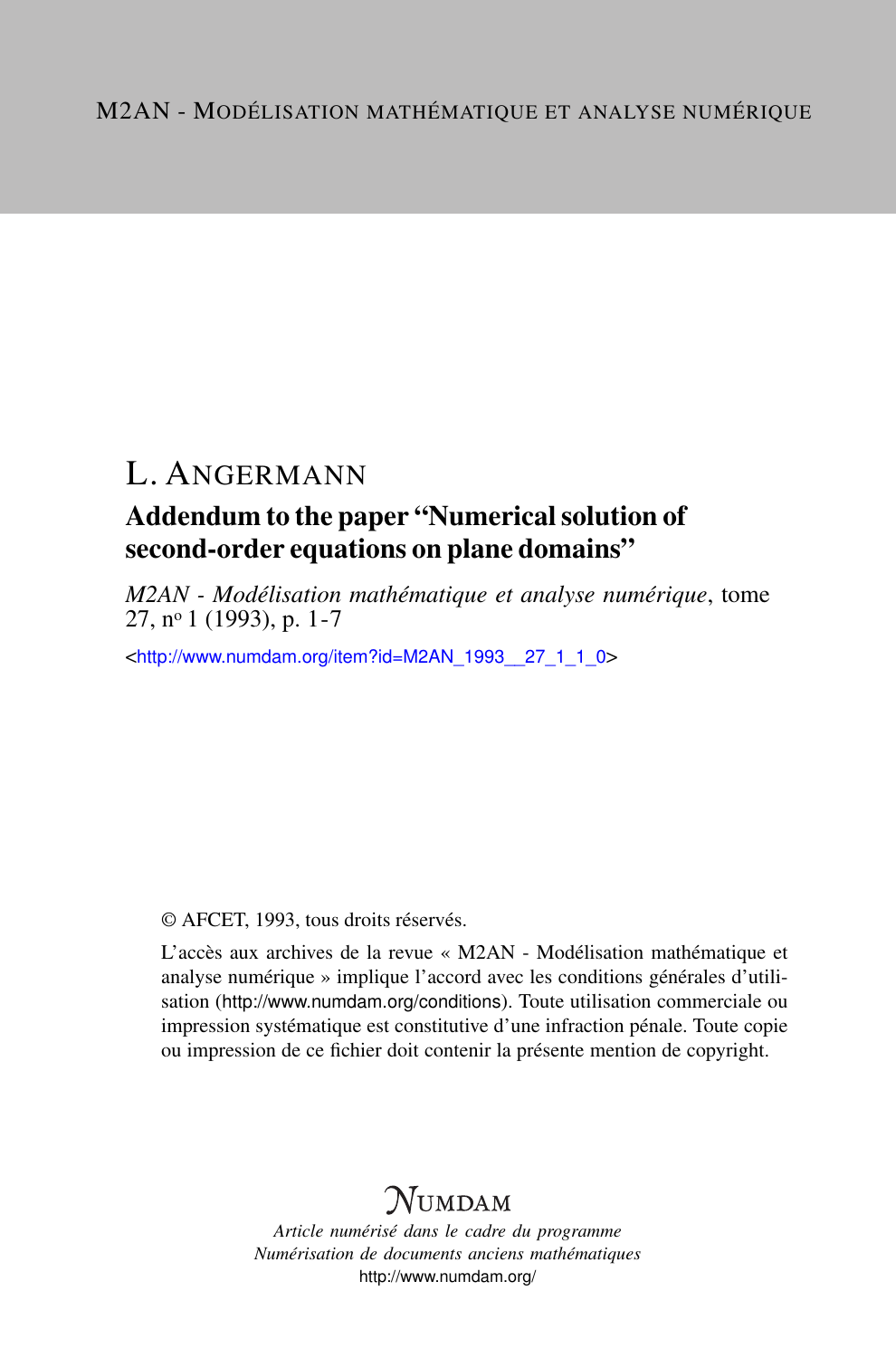(Vol. 27, n° 1, 1993, p. 1 à 7)

### **ADDENDUM TO THE PAPER** « NUMERICAL SOLUTION OF SECOND-ORDER EQUATIONS ON PLANE DOMAINS (\*) »

by L. ANGERMANN $(1)$ 

Communicated by R. TEMAM

In the paper [1] we applied a so-called upwind discretization scheme to the problem

$$
\begin{cases}\n-\Delta u + b \cdot \nabla u + cu = f & \text{in} \quad D \\
u = 0 & \text{on} \quad B\n\end{cases}
$$
\n(1)

where  $D$  is a bounded plane domain with polygonal boundary. We could demonstrate some important properties of the resulting scheme. Moreover, we proved a convergence result. Unfortunately, for that proof we had to require the underlying triangulations to be uniformly acute, *i.e.* in addition to the quite usual assumption on the existence of a uniform lower bound for all interior angles of the triangles (Zlámal's angle condition), we needed a uniform *upper* bound being less than  $\frac{\pi}{2}$  strongly. In addition, we had to suppose that the family of triangulations satisfies the so-called inverse assumption (quasiuniformity condition).

In this note, we intend to show that the last two assumptions are not related with the discretization principle itself, but rather with the approximation quality of the coefficients which can be achieved.

Namely, if we redefine the quantities  $N_{ij}$ ,  $c_i$  and  $f_i$  from [1] as follows :

$$
N_{ij} = \frac{1}{m_{ij}} \int_{B_{ij}} (n \cdot b) \, ds \,, \quad c_i = \frac{1}{m_i} \int_{D_i} c \, dx \,, \quad f_i = \frac{1}{m_i} \int_{D_i} f \, dx \,,
$$

 $M<sup>2</sup>$  AN Modélisation mathématique et Analyse numérique 0764-583X/93/01/1/7/\$ 2.70 Mathematical Modelling and Numerical Analysis C AFCET Gauthier-Villars

<sup>(\*)</sup> Manuscript received July 1991.

<sup>(1)</sup> Universität Erlangen-Nürnberg, Institut für Angewandte Mathematik, Martensstraße 3, W-8520 Erlangen, Germany.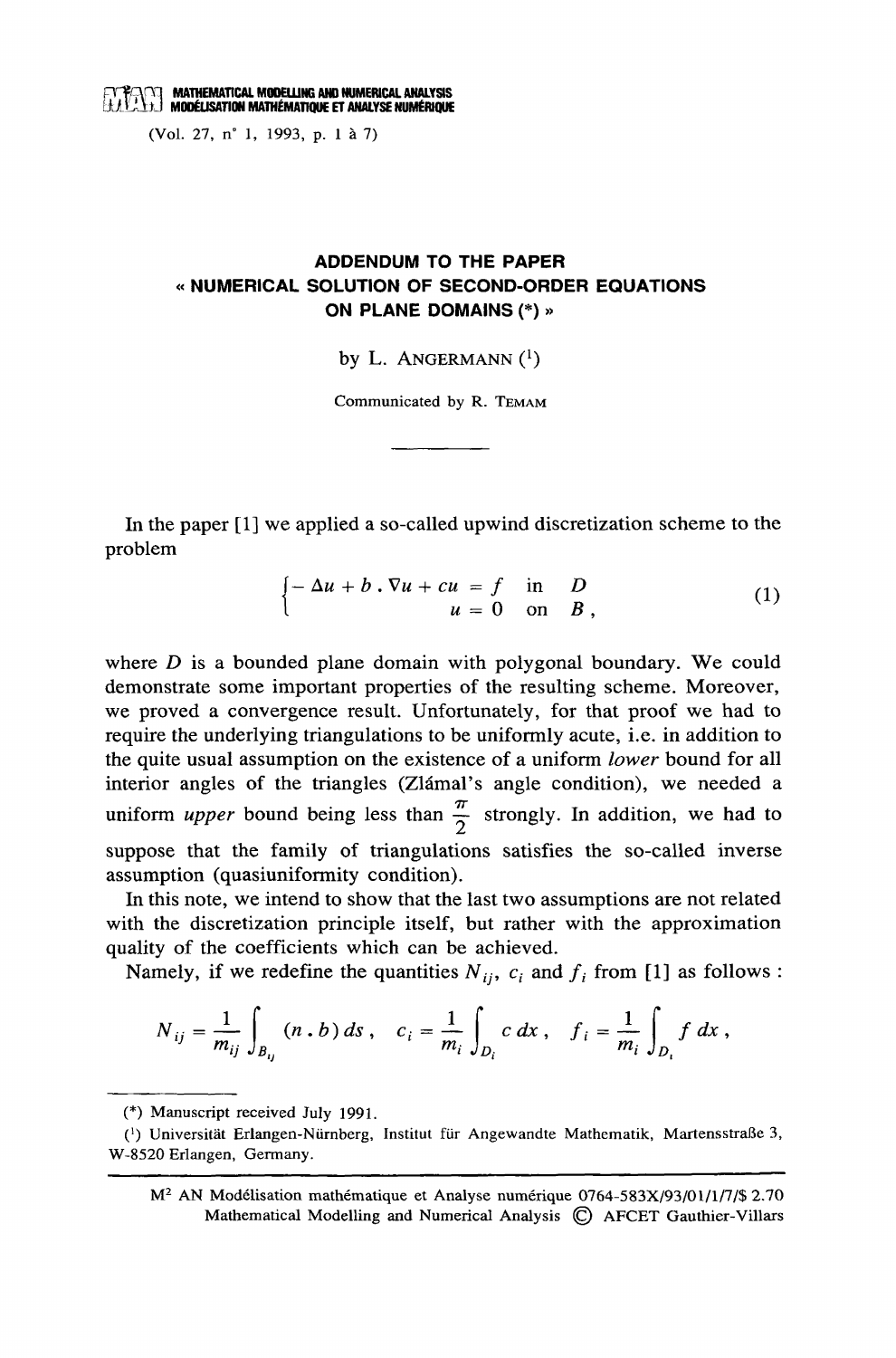#### L. ANGERMANN

then instead of the assumption  $(A2)$  from [1] it is sufficient to suppose that obtuse triangles do not appear in the triangulations. Such triangulations are called weakly acute.

It is not difficult to verify that the statements of Lemmata 1-3 in [1] remain valid. However, the proof of the convergence theorem must be modified essentially. Therefore we completely bring the formulation and the proof of this theorem.

THEOREM 1 : Let the weak solution u of (1) belong to  $H_0^1(D) \cap H^2(D)$ . Then the estimate

$$
\|u - u_h; H^1(D)\| \le Ch
$$

holds, where C is a positive constant independent of h.  $\blacksquare$ 

*Proof*: For arbitrary  $w_h \in X_h$ , we have

$$
C \|u_h - w_h; H^1(D)\|^2 \le a (u_h - w_h, u_h - w_h).
$$
 (2)

Setting  $v_h = u_h - w_h$ , the right-hand side of this inequality can be treated as follows:

$$
a(v_h, v_h) = a(u - w_h, v_h) + a(u_h - u, v_h)
$$
  
=  $a(u - w_h, v_h) + a(u_h, v_h) - a_l(u_h, v_h) + (f, v_h)_l - (f, v_h)$   
=  $a(u - w_h, v_h) + \delta a$ 

Using the definition of  $f_i$ , the term  $\delta a$  admits the following representation, which is different from  $[1]$ :

$$
\delta a = \sum_{i \in V} \sum_{j \in V_i} (1 - r_{ij}) N_{ij} (u_{hi} - u_{hj}) v_{hi} m_{ij} + \int_D (b \cdot \nabla u_h) v_h dx
$$
  
\n
$$
- \sum_{i \in V} \int_{D_i} [c_i u_{hi} v_{hi} - c u_h v_h] dx - \sum_{i \in V} \int_{D_i} [f v_h - f_i v_{hi}] dx
$$
  
\n
$$
= \sum_{i \in V} \left\{ \sum_{j \in V_i} (1 - r_{ij}) N_{ij} (u_{hi} - u_{hj}) v_{hi} m_{ij} + \int_{D_i} (b \cdot \nabla u_h) v_{hi} dx \right\}
$$
  
\n
$$
+ \sum_{i \in V} \int_{D_i} (b \cdot \nabla u_h) (v_h - v_{hi}) dx - \sum_{i \in V} \int_{D_i} [c_i u_{hi} - c u_h] v_{hi} dx
$$
  
\n
$$
+ \sum_{i \in V} \int_{D_i} c u_h (v_h - v_{hi}) dx - \sum_{i \in V} \int_{D_i} f [v_h - v_{hi}] dx
$$
  
\n
$$
= \delta_1 + \delta_2 + \delta_3,
$$

M<sup>2</sup> AN Modélisation mathématique et Analyse numérique Mathematical Modelling and Numerical Analysis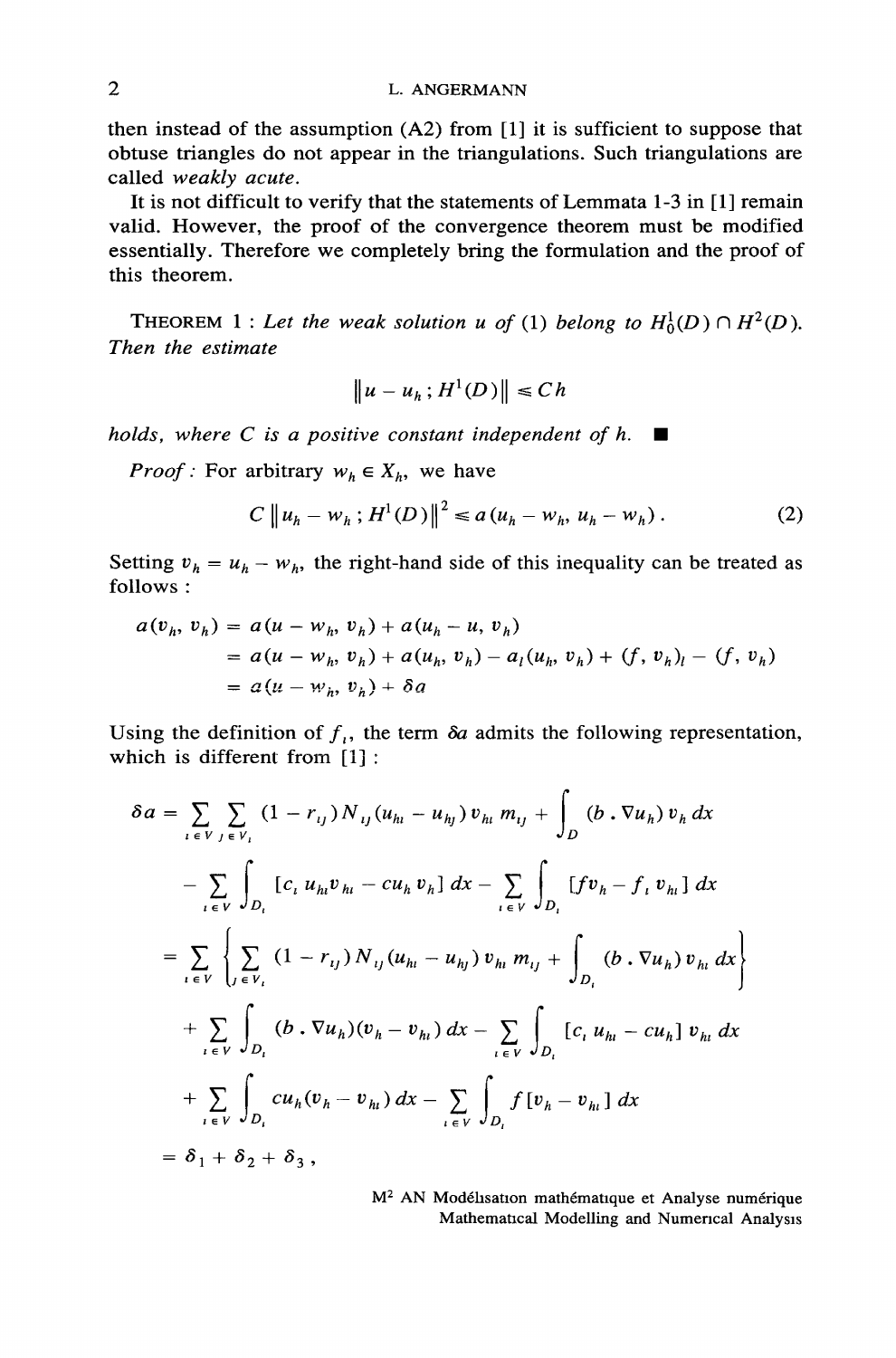#### **ADDENDUM**

where

$$
\delta_{1} = \sum_{i \in V} \int_{D_{i}} \left[ b \cdot \nabla u_{h} + cu_{h} - f \right] (v_{h} - v_{h_{i}}) dx ,
$$
\n
$$
\delta_{2} = \sum_{i \in V} v_{h_{i}} \left\{ \sum_{j \in V_{i}} u_{h_{i}} N_{ij} m_{ij} - \int_{D_{i}} \left[ (\nabla \cdot b - c) u_{h} + c_{i} u_{h_{i}} \right] dx \right\} ,
$$
\n
$$
\delta_{3} = \sum_{i \in V} \sum_{j \in V_{i}} \int_{B_{ij}} \left\{ (n \cdot b) u_{h} - \left[ r_{ij} u_{h_{i}} + (1 - r_{ij}) u_{h_{j}} \right] N_{ij} \right\} v_{h_{i}} ds
$$

By Cauchy's inequality, for  $\delta_1$  we obtain

$$
\delta_1 \leq \|b \cdot \nabla u_h + c u_h - f \, ; L_2(D)\| \left\{ \sum_{i \in V} \int_{D_i} |v_h - v_{hi}| \, dx \right\}^{\frac{1}{2}}.
$$

The last term can be estimated by means of Lemma 2.1 from [3], that is

$$
\delta_1 \le C h \| b \cdot \nabla u_h + c u_h - f \, ; L_2(D) \| \, |v_h; H^1(D) | \, . \tag{3}
$$

Now we consider  $\delta_2$ . Using the definition of  $c_i$ , we have

$$
\delta_2 = \sum_{i \in V} v_{h_i} \left\{ \sum_{j \in V_i} u_{h_i} N_{ij} m_{ij} - \int_{D_i} (\nabla \cdot b) u_{h_i} dx - \int_{D_i} (\nabla \cdot b - c) (u_h - u_{h_i}) dx \right\}.
$$

Integrating the first integral by parts and using the definition of  $N_{ij}$ , we obtain

$$
\delta_2 = \sum_{i \in V} \int_{D_i} (c - \nabla \cdot b)(u_h - u_{hi}) v_{hi} dx
$$
  
\n
$$
\leq ||c - \nabla \cdot b |_{L_{\infty}(D)||} \sum_{i \in V} \int_{D_i} |u_h - u_{hi}| |v_{hi}| dx.
$$

Applying Cauchy's inequality and Lemma 2.1 from [3], it follows

$$
\delta_2 \leq C h \left\| c - \nabla \cdot b ; L_{\infty}(D) \right\| \left| u_h ; H^1(D) \right| \left\| v_h \right\|_{l}.
$$

In view of the equivalence of the  $\|\cdot\|_1$ -norm with the  $L_2$ -norm on  $X_h$  (see Lemma 2.2 in [3]), we get

$$
\delta_2 \le C h \| c - \nabla \cdot b ; L_{\infty}(D) \| |u_h; H^1(D)| \| v_h; L_2(D) \| .
$$
 (4)

vol. 27, n° 1, 1993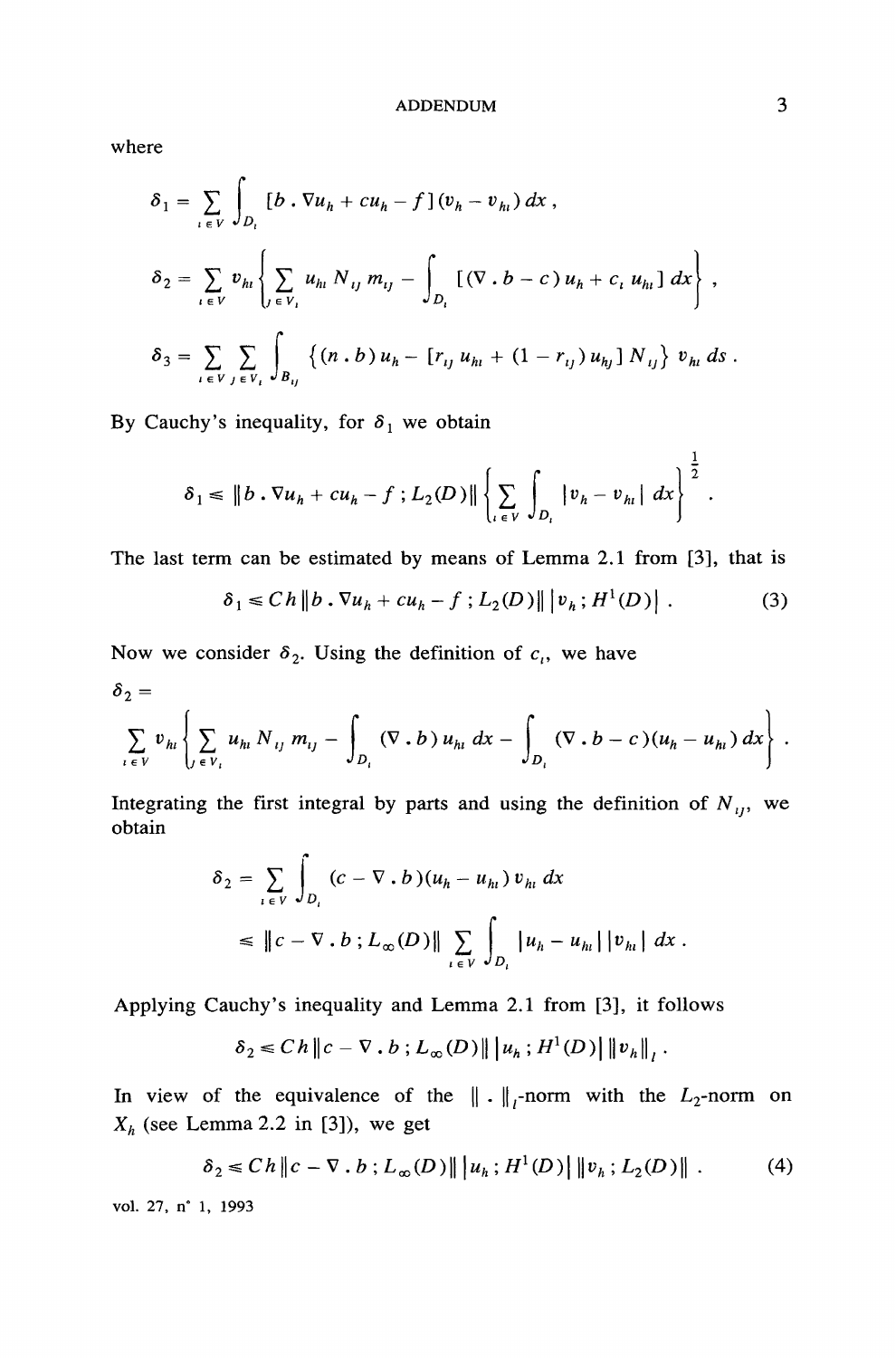Thus it remains to consider the third term. By a symmetry argument, we see that

$$
\delta_3 = \frac{1}{2} \sum_{i \in V} \sum_{j \in V_i} \int_{B_{ij}} \left\{ (n \cdot b) u_h - [r_{ij} u_{hi} + (1 - r_{ij}) u_{hj}] N_{ij} \right\} (v_{hi} - v_{hj}) ds.
$$

Obviously, by means of  $B_{ij}$  and  $x_i$  there can be defined some triangle  $T_{ij}$  in such a way that  $B_{ij}$  is one edge and  $x_i$  the opposite vertex. On the other hand, it is possible to represent this triangle as the unio  $T_{ii}^{(k)}$  (k = 1, 2) having in common the vertex  $x_i$  and the straight-line segment connecting the node  $x_i$  with the point  $\frac{1}{2}(x_i + x_j)$ .

Now we can write  $\delta_3 = \delta_{31} + \delta_{32}$ , where

$$
\delta_{31} = \frac{1}{2} \sum_{i \in V} \sum_{j \in V_i} \int_{B_{ij}} (n \cdot b - N_{ij}) u_h (v_{hi} - v_{hj}) ds ,
$$
  

$$
\delta_{32} = \frac{1}{2} \sum_{i \in V} \sum_{j \in V_i} \int_{B_{ij}} [u_h - r_{ij} u_{hi} - (1 - r_{ij}) u_{hj}] N_{ij} (v_{hi} - v_{hj}) ds .
$$

We turn to the estimation of the integral

$$
J_{ij}(b) = \int_{B_{ij}} (n \cdot b - N_{ij}) u_h ds.
$$

To this end we introduce a reference triangle  $\tilde{T}$  with vertices  $t_1 = (0, 0)$ ,  $t_2 = (1, 0)$ ,  $t_3 = (0, 1)$  and transform  $T_{ij}$  onto  $\tilde{T}$  in such a way that  $B_{11}$  has the image  $\tilde{B} = \overline{t_1 t_2}$ . Then we have

$$
J_{ii}(b) = m_{ii} J(\tilde{b}),
$$

where

$$
J(\tilde{b})=\int_{\tilde{B}}\left(n\cdot\tilde{b}-\tilde{N}_{ij}\right)\tilde{u}_h\,d\tilde{s}.
$$

It follows

$$
\left| J(\tilde{b}) \right| \leq \left\| n \cdot \tilde{b} - \tilde{N}_{ij} ; L_2(\tilde{B}) \right\| \left\| \tilde{u}_h ; L_2(\tilde{B}) \right\|
$$
  

$$
\leq 2 \left\| n \cdot \tilde{b} ; L_2(\tilde{B}) \right\| \left\| \tilde{u}_h ; L_2(\tilde{B}) \right\|.
$$

Using the trace theorem [4], we get

$$
|J(\tilde{b})| \leq C ||n \cdot \tilde{b}; H^{1}(\tilde{T})|| ||\tilde{u}_{h}; H^{1}(\tilde{T})||.
$$

M<sup>2</sup> AN Modélisation mathématique et Analyse numérique Mathematical Modelling and Numerical Analysis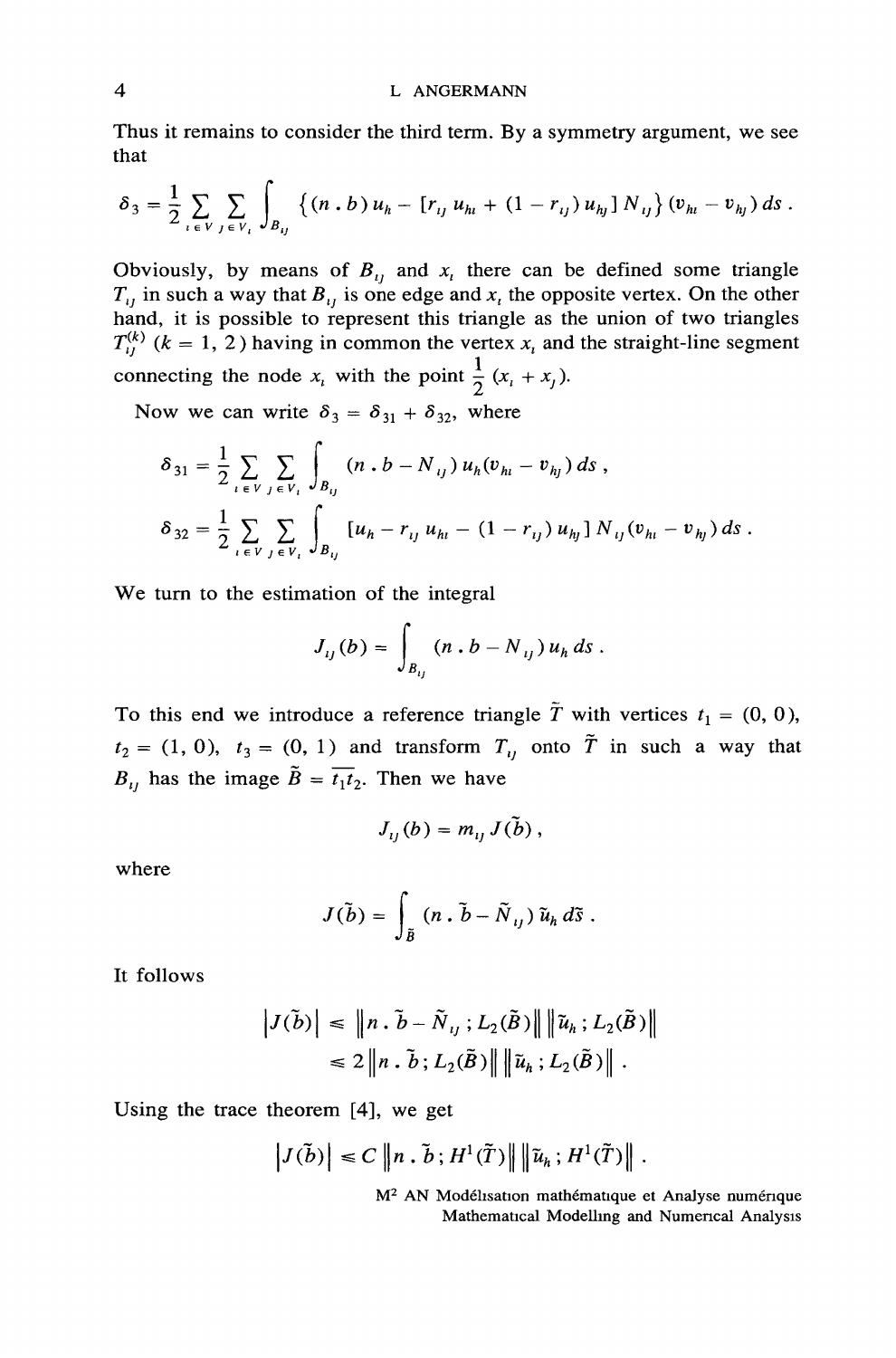Observing that J vanishes for constant  $\tilde{b}$ , we conclude from Bramble-Hilbert's lemma [2] the estimate

$$
|J(\tilde{b})| \leq C |n \cdot \tilde{b}; H^{1}(\tilde{T})| \|\tilde{u}_{h}; H^{1}(\tilde{T})\|.
$$

The back-transformation (see [2], again) yields

$$
|J_{ij}(b)| \le C m_{ij} h_{T_{ij}} (\text{meas } T_{ij})^{-1} |n \cdot b ; H^{1}(T_{ij})| \|u_{h} ; H^{1}(T_{ij})\|
$$
  
\n
$$
\le C m_{ij} h_{T_{ij}} (\text{meas } T_{ij})^{-\frac{1}{2}} |n \cdot b ; W_{\infty}^{1}(T_{ij})| \|u_{h} ; H^{1}(T_{ij})\|
$$
  
\n
$$
\le C m_{ij} h_{T_{ij}} (\text{meas } T_{ij})^{-\frac{1}{2}} |b ; [W_{\infty}^{1}(T_{ij})]^{2} | \|u_{h} ; H^{1}(T_{ij})\|.
$$

Thus we have

$$
\delta_{31} \le C h |b; [W_{\infty}^1(D)]^2 \Big| \sum_{i \in V} \sum_{j \in V_i} m_{ij} (\text{meas } T_{ij})^{-\frac{1}{2}} \times \\ \times |v_{h_i} - v_{h_j}| \|u_h; H^1(T_{ij})\|.
$$

In view of the relations

$$
|v_{h_l} - v_{h_l}| = d_{ij} |n \cdot \nabla v_h|
$$
 and  $d_{ij} m_{ij} = 4$  meas  $T_{ij}$  (5)

it follows

$$
\delta_{31} \le C h |b ; [W^1_{\infty}(D)]^2 \Big| \sum_{i \in V} \sum_{j \in V_i} (\text{meas } T_{ij})^{\frac{1}{2}} |n . \nabla v_h| \|u_h ; H^1(T_{ij})\|.
$$

Cauchy's inequality implies

$$
\delta_{31} \le C h |b ; [W^1_{\infty}(D)]^2 | |v_h ; H^1(D)| ||u_h ; H^1(D)||.
$$
 (6)

Thus it remains to consider the term  $\delta_{32}$ . Using the notation  $B_{ij}^{(k)} = B_{ij} \cap T_{ij}^{(k)}$ , we can write

$$
\delta_{32} = \frac{1}{2} \sum_{i \in V} \sum_{j \in V_i} \sum_{k=1}^{2} \int_{B_{ij}^{(k)}} u_{hij} N_{ij} (v_{hi} - v_{hj}) ds ,
$$

where

$$
u_{hij} = u_h - r_{ij} u_{hi} - (1 - r_{ij}) u_{hj}.
$$

Now, on each triangle  $T_{ij}^{(k)}$  we have

$$
u_h(x) = u_h + \nabla u_h \cdot (x - x_i)
$$

vol. 27, n° 1, 1993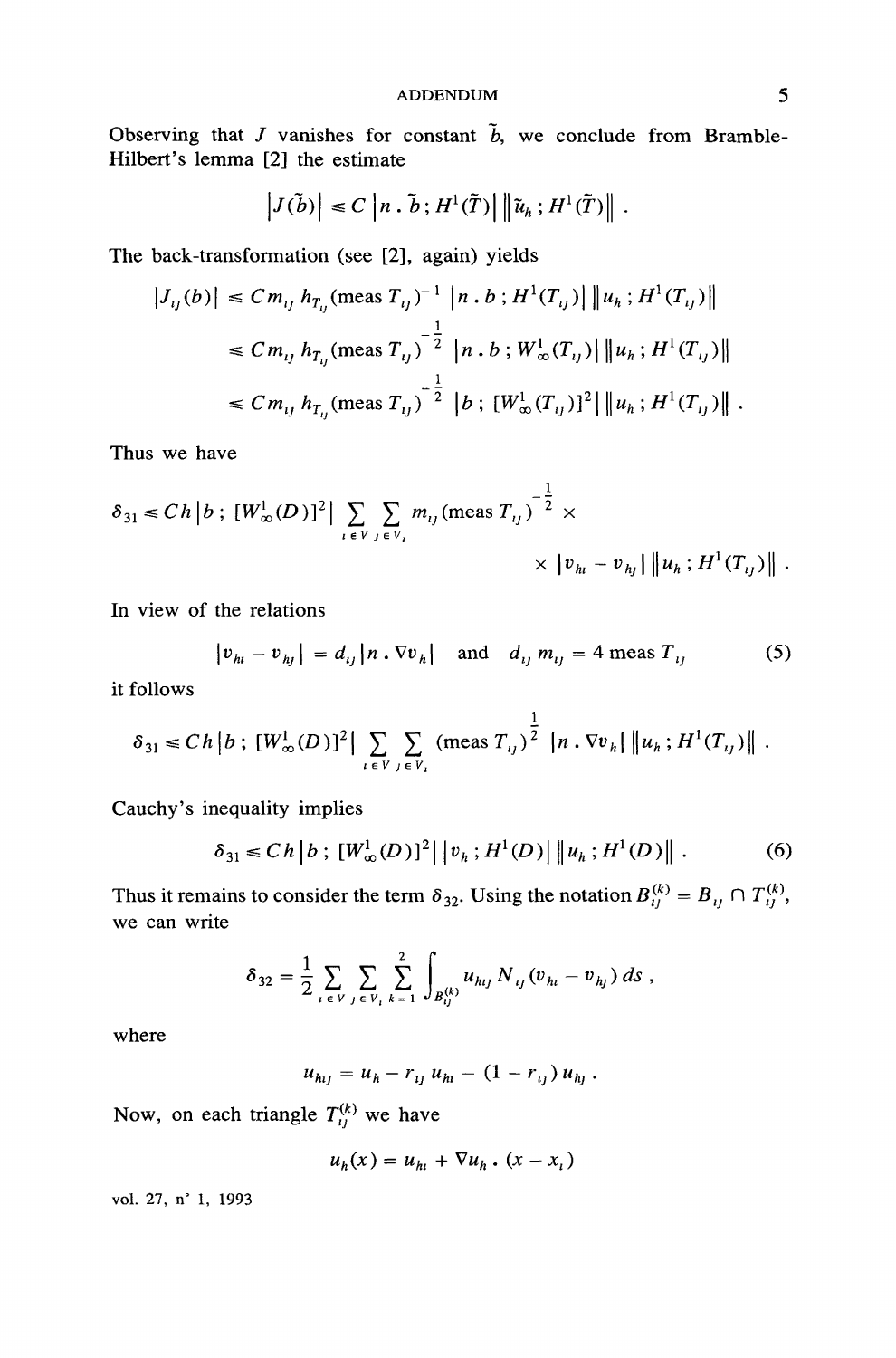with  $\nabla u_h$  being constant on  $T_{ij}^{(k)}$ . Thus,  $u_{hi}$  can be treated as follows:

$$
u_{hij} = (1 - r_{ij})(u_{hi} - u_{hj}) + \nabla u_h \cdot (x - x_i)
$$
  
= (1 - r\_{ij}) d\_{ij}(n \cdot \nabla u\_h) + \nabla u\_h \cdot (x - x\_i)  

$$
\leq C d_{ij} \| \nabla u_h \|.
$$

Therefore, together with (5) this estimate implies

$$
\delta_{32} \leq C \sum_{i \in V} \sum_{j \in V_i} d_{ij}^2 N_{ij} \sum_{k=1}^2 \int_{B_{ij}^{(k)}} \|\nabla u_h\| \|\nabla v_h\| ds
$$
  
=  $C \sum_{i \in V_i} \sum_{j \in V_i} d_{ij}^2 N_{ij} \sum_{k=1}^2 \frac{m_{ij}^{(k)}}{\text{meas } T_{ij}^{(k)}} \int_{T_{ij}^{(k)}} \|\nabla u_h\| \|\nabla v_h\| dx$ ,

where  $m_{ij}^{(k)}$  is the length of  $B_{ij}^{(k)}$ .<br>Observing that meas  $T_{ij}^{(k)} = \frac{1}{4} m_{ij}^{(k)} d_{ij}$ , after the application of various variants of Cauchy's inequality we obtain

$$
\delta_{32} \leq C \sum_{i \in V} \sum_{j \in V_i} d_{ij} N_{ij} \sum_{k=1}^{2} \int_{T_{ij}^{(k)}} \|\nabla u_h\| \|\nabla v_h\| ds
$$
  
\n
$$
\leq C h \|b ; [L_{\infty}(D)]^2 \| \sum_{i \in V} \sum_{j \in V_i} |u_h; H^1(T_{ij})| |v_h; H^1(T_{ij})|
$$
  
\n
$$
\leq C h \|b ; [L_{\infty}(D)]^2 \| \sum_{i \in V} |u_h; H^1(D_i)| |v_h; H^1(D_i)|
$$
  
\n
$$
\leq C h \|b ; [L_{\infty}(D)]^2 \| |u_h; H^1(D)| |v_h; H^1(D)|. \tag{7}
$$

Summarizing the relations  $(3)$ ,  $(4)$ ,  $(6)$ ,  $(7)$  and using Lemma 1 from  $[1]$  in order to derive an a priori estimate for  $\|u_h: H^1(D)\|$ , we get from (2)

$$
\|u_h - w_h\,; H^1(D)\| \leq C \left[ \|u - w_h\,; H^1(D)\| + h \right].
$$

The triangle inequality yields

$$
\|u - u_h; H^1(D)\| \le \|u - w_h; H^1(D)\| + \|u_h - w_h; H^1(D)\|
$$
  

$$
\le C \left[ \|u - w_h; H^1(D)\| + h \right].
$$

Choosing for  $w_h$  the Lagrangian interpolant in  $X_h$  of the exact solution u of (1), the standard interpolation theory gives

$$
||u - w_h; H^1(D)|| \le Ch |u; H^2(D)|.
$$

Now, the desired result follows immediately.

M<sup>2</sup> AN Modélisation mathématique et Analyse numérique Mathematical Modelling and Numerical Analysis